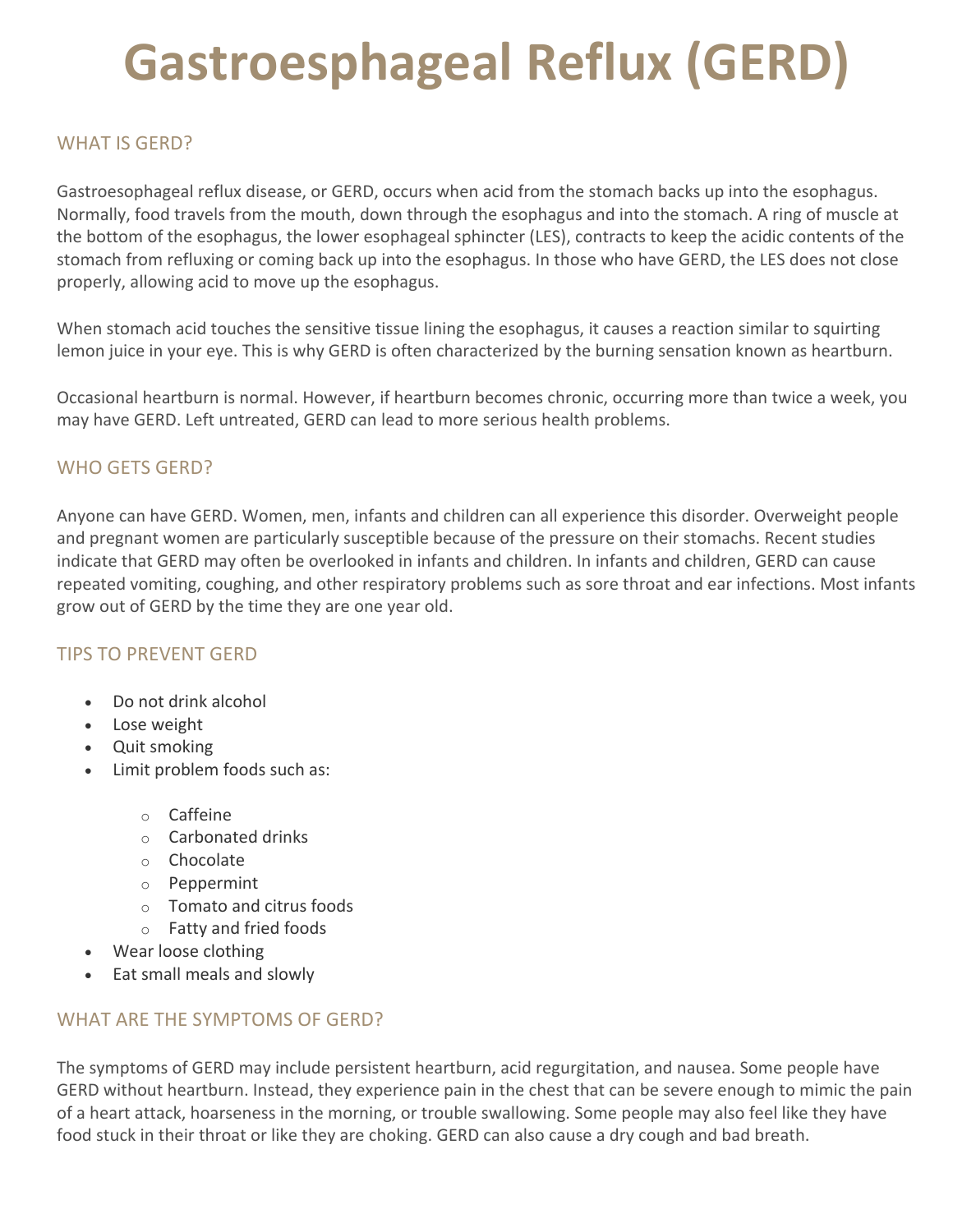#### WHAT ARE THE COMPLICATIONS OF GERD?

GERD can lead to other medical problems such as ulcers and strictures of the esophagus (esophagitis), cough, asthma, throat and laryngeal inflammation, inflammation and infection of the lungs, and collection of fluid in the sinuses and middle ear. GERD can also cause a change in the esophageal lining called Barrett's esophagus, which is a serious complication that can lead to cancer.

#### WHAT CAUSES GERD?

Physical causes of GERD can include: a malfunctioning or abnormal lower esophageal sphincter muscle (LES), hiatal hernia, abnormal esophageal contractions, and slow emptying of the stomach.

Lifestyle factors that contribute to GERD include:

- $\bullet$  alcohol use
- obesity
- pregnancy
- smoking

Certain foods can contribute to GERD, such as:

- citrus fruits
- chocolate
- caffeinated drinks
- fatty and fried foods
- garlic and onions
- mint flavorings (especially peppermint)
- spicy foods
- tomato-based foods, like spaghetti sauce, chili, and pizza

#### WHEN SHOULD I SEE A DOCTOR?

If you experience heartburn more than twice a week, frequent chest pains after eating, trouble swallowing, persistent nausea, and cough or sore throat unrelated to illness, you may have GERD. For proper diagnosis and treatment, you should be evaluated by a physician.

#### HOW CAN MY ENT HELP?

Otolaryngologists, or ear, nose, and throat doctors, and have extensive experience with the tools that diagnose GERD and they are specialists in the treatment of many of the complications of GERD, including: sinus and ear infections, throat and laryngeal inflammation, Barrett's esophagus, and ulcerations of the esophagus.

#### HOW IS GERD DIAGNOSED?

GERD can be diagnosed or evaluated by clinical observation and the patient's response to a trial of treatment with medication. In some cases other tests may be needed including: an endoscopic examination (a long tube with a camera inserted into the esophagus), biopsy, x-ray, examination of the throat and larynx, 24 hour esophageal acid testing, esophageal motility testing (manometry), emptying studies of the stomach, and